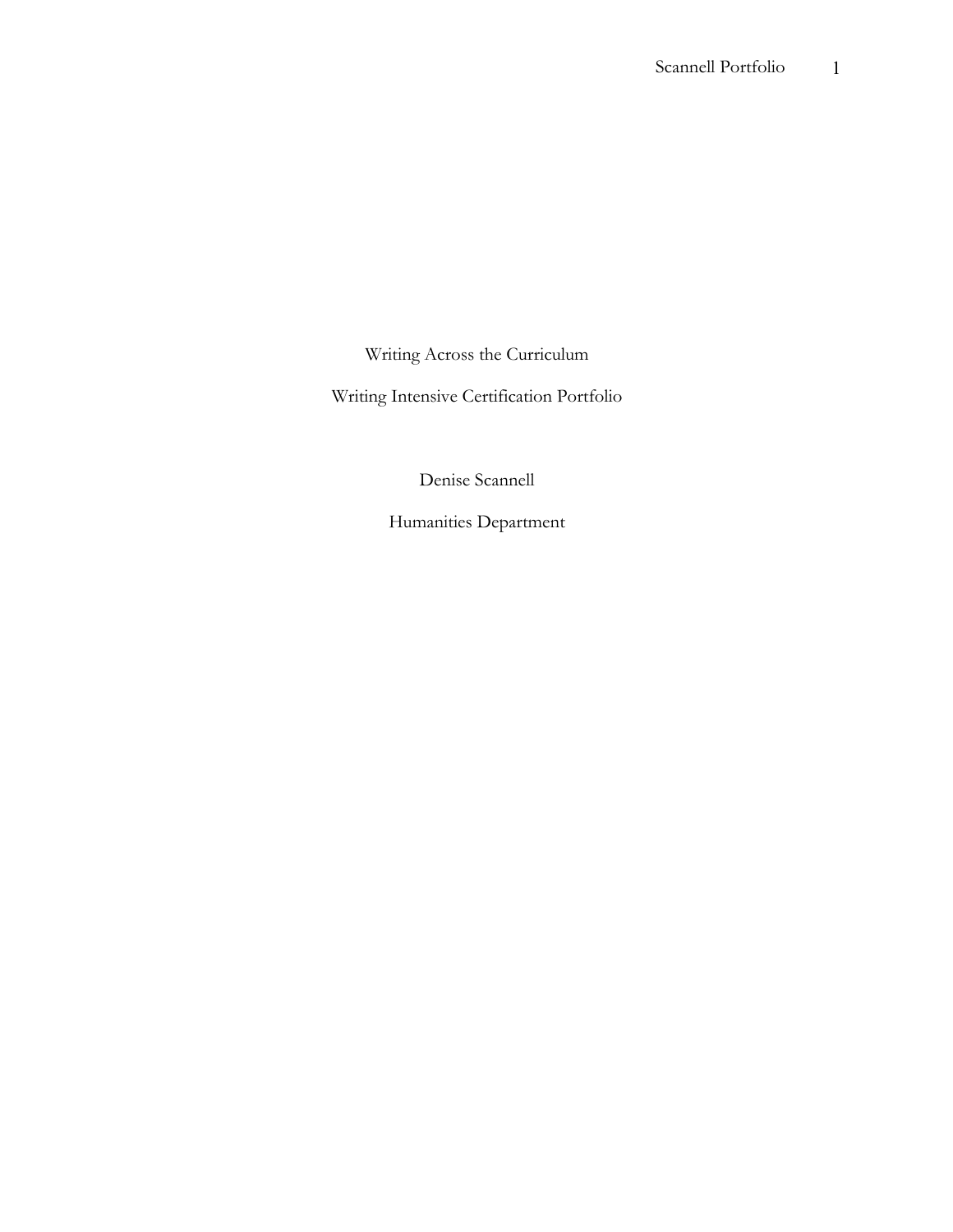#### Portfolio Questions

#### A. *What makes a course writing intensive and why are these courses necessary?*

Writing Intensive courses incorporate writing into the broader pedagogical goals of a course. Writing intensive practices are necessary because they help students identify what they have learned in a text as they write about it as well as help them learn about writing. My writing intensive course is Intercultural Communication. This course fulfills the college's oral communication requirement and is taught as a hybrid. I believe writing intensive principles are appropriate for hybrid courses because the writing requirements and expectations are clearly different from traditional classroom learning. Adding WI learning outcomes to the syllabus could increase student preparedness and retention. Reading is another important requirement of hybrid courses. Some students do not like to read or see the value of purchasing a textbook. The act of learning to write or thinking about a text also improves the way students approach reading.

# B. *How does your WI section differ from a non-WI section of the same course? What percentage of the final grade is derived from writing assignments?*

Communication courses are typically taught with a special emphasis on developing students' oral skills. The added WI category shifts some of the focus to students' writing skills. The way my revised syllabus differs from a non-WI communication course is 1) the amount of writing; 2) the multiple writing/learning strategies for improving writing; and 3) the relationship students form with a text or their own writing. The breakdown of written assignments/written participation is 70% of the total grade.

#### C. *What are your course outcomes and how do you plan to use writing to achieve them?*

Students within WI sections will be given a variety of writing assignments throughout the semester that will be integrated closely with the learning objectives in the course. The goal is to help students practice writing by giving them opportunities to use writing as a tool for learning, and by introducing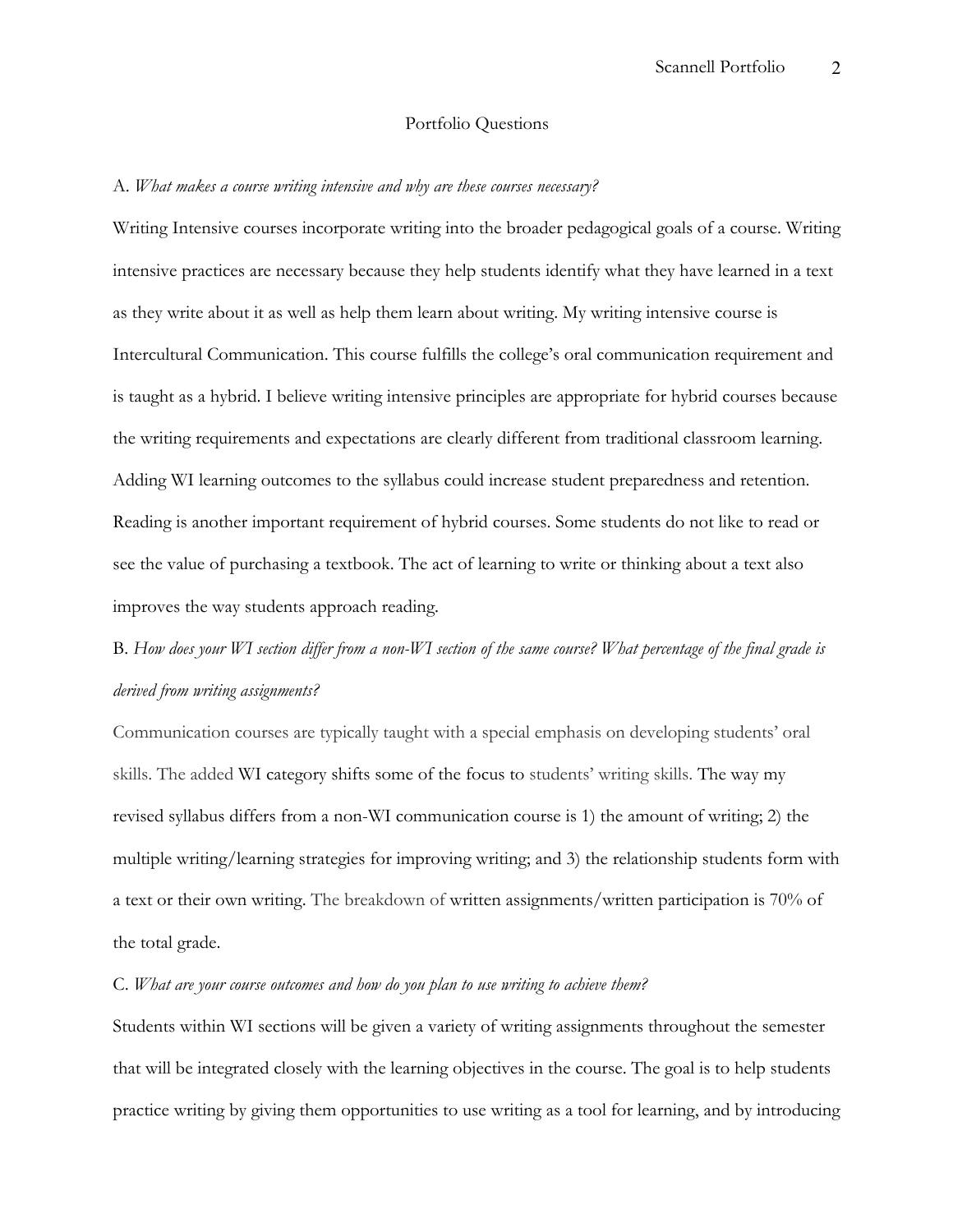them to WI practices and strategies. For example, my revised syllabus includes formal/informal writing assignments, revisions (peer review), scaffolding, active learning (no tech strategies), annotation, reading activities, group work, cue cards, and brainstorming.

Intercultural Communication WI learning outcomes:

- Develop and articulate content knowledge and critical thinking through frequent practices of informal and formal writing.
- Demonstrate knowledge/understanding of audience expectations, ethics, and conventions appropriate to written communication in both online and face-to-face class.
- Demonstrate the ability to write at least 15 pages through multiple aspects of writing, including brainstorming, drafting, using sources appropriately, and revising comprehensively after receiving feedback on a draft.

#### D. *What is your approach to scaffolding writing assignments?*

Students in Intercultural Communication are required to complete a research paper, *Other Culture Interaction Project* (8-10 pages). The project is completed in five scaffolding steps. Two of the five steps include peer review work: one annotated bibliography and one peer review draft workshop. The annotated bibliography is a low stakes scaffolding assignment. Students will provide feedback on source credibility, relevance, congruency with thesis, and timeliness, as well as how well the work meets the criteria of the assignment (APA or MLA citation, and number and variety of sources). The draft workshop is also low stakes but more involved. Students will work in small groups while they participate in the review process (revising, editing, and face-to-face feedback). Overall, students will improve their writing through scaffolding assignments and analysis of various techniques of writing (e.g., textual interpretation, argument analysis, annotation, peer feedback).

#### E. *What is your strategy for grading student writing?*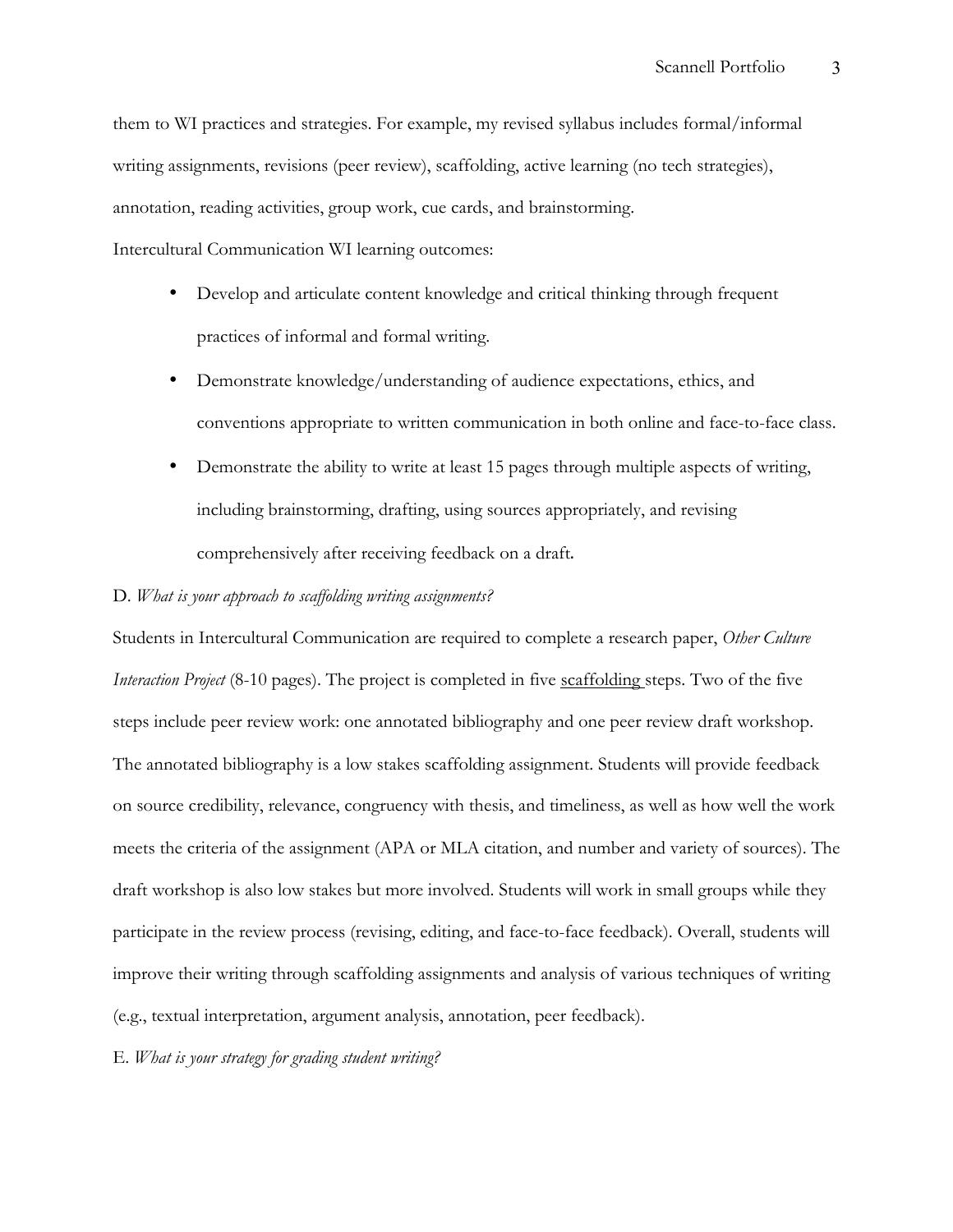My approach to grading student writing includes creating low and high stakes writing criteria and using rubrics when necessary. See samples in the following section.

## F. *Reflections on the WI certification process.*

I enjoyed the WI certification process because it introduced me to the various ways students write to learn and learn to write. I look forward to practicing some of the methods I learned from the online workshop.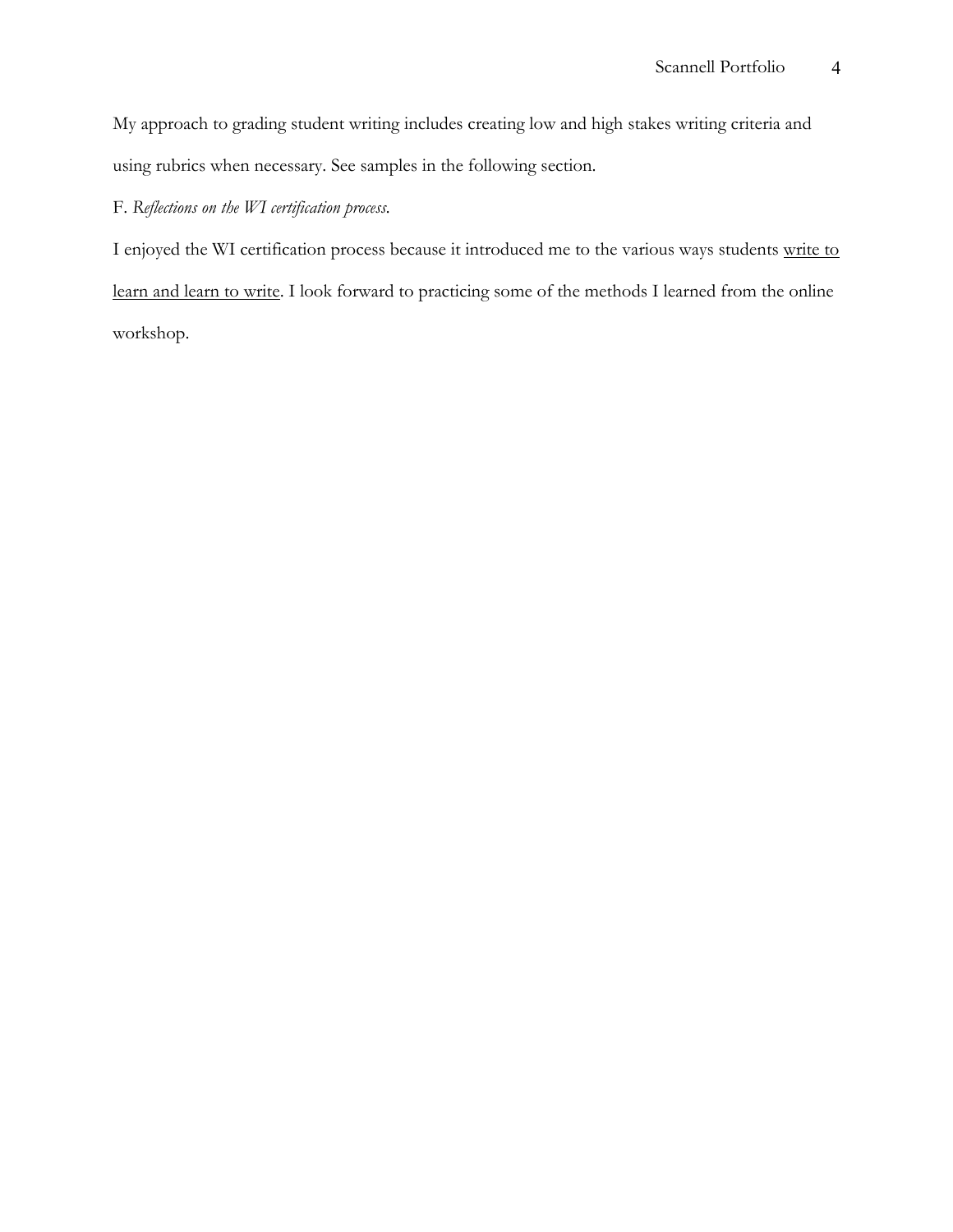### ASSIGNMENTS

### **I. Writing Intensive Syllabus**

*Revised Learning Outcomes* 

Students in Writing Intensive courses shall:

- Develop and articulate content knowledge and critical thinking in the discipline through frequent practices of informal and formal writing.
- Demonstrate knowledge/understanding of audience expectations, ethics, and conventions appropriate to written communication in both online and face-to-face class.
- Demonstrate the ability to compose a document of at least 15 pages through multiple aspects of writing, including brainstorming, drafting, using sources appropriately, and revising comprehensively after receiving feedback on a draft.

*Informal writing assignments* in this class consist of in-class writing (brainstorming, cue cards, group work, minor drafting, peer feedback) and out-of-class writing (weekly blackboard forums, response posts, 5 prepared class discussion questions, two outlines for brief oral presentations, and in-class writing.)

*Formal writing assignments* in this class consist of research papers, essays, and formal presentation outlines. All formal written assignments are to be neatly typed—12 Font, double space, one-inch margins, stapled. All writing assignments will conform to this format. Deviations from the assigned criteria will adversely affect your grade.

### **II. Effective Design**: **Sample Assignment**

(Includes scaffolding, plagiarism, and peer review strategies)

*Assignment:* Other Culture Interaction Research Project

The purpose of this assignment is to explore and understand the ways in which culture influences the way we communicate and form relationships with others. The assignment is also designed to help you improve your ability to communicate competently in cross-cultural interactions. The assignment requires you to have an intercultural interaction with someone from a culture different than your own, read about that different culture in depth, gather primary and secondary research, reflect upon the data, and write a comprehensive paper. Your paper should be between 8-10 pages. You should use at least three credible written sources, and cite these using APA or MLA style. The paper should be addressed to a general audience of college-educated, non-specialists.

This assignment will have five steps. If you miss any of these, your final paper grade will automatically lose half a letter grade (e.g. from A- to B+) for every missed step in the process.

Step 1: Topic Proposal (Week 3). The first step in completing this assignment is to choose a distinct cultural group to examine. It may be broad— a specific ethnic/racial group, or narrow—gender or age within a specific group. You may locate people from different cultures on campus, in your neighborhood or at work. The topic proposal requires a brief statement about the relevance of studying this culture (societal and personal), a study design, one source and a bibliography. The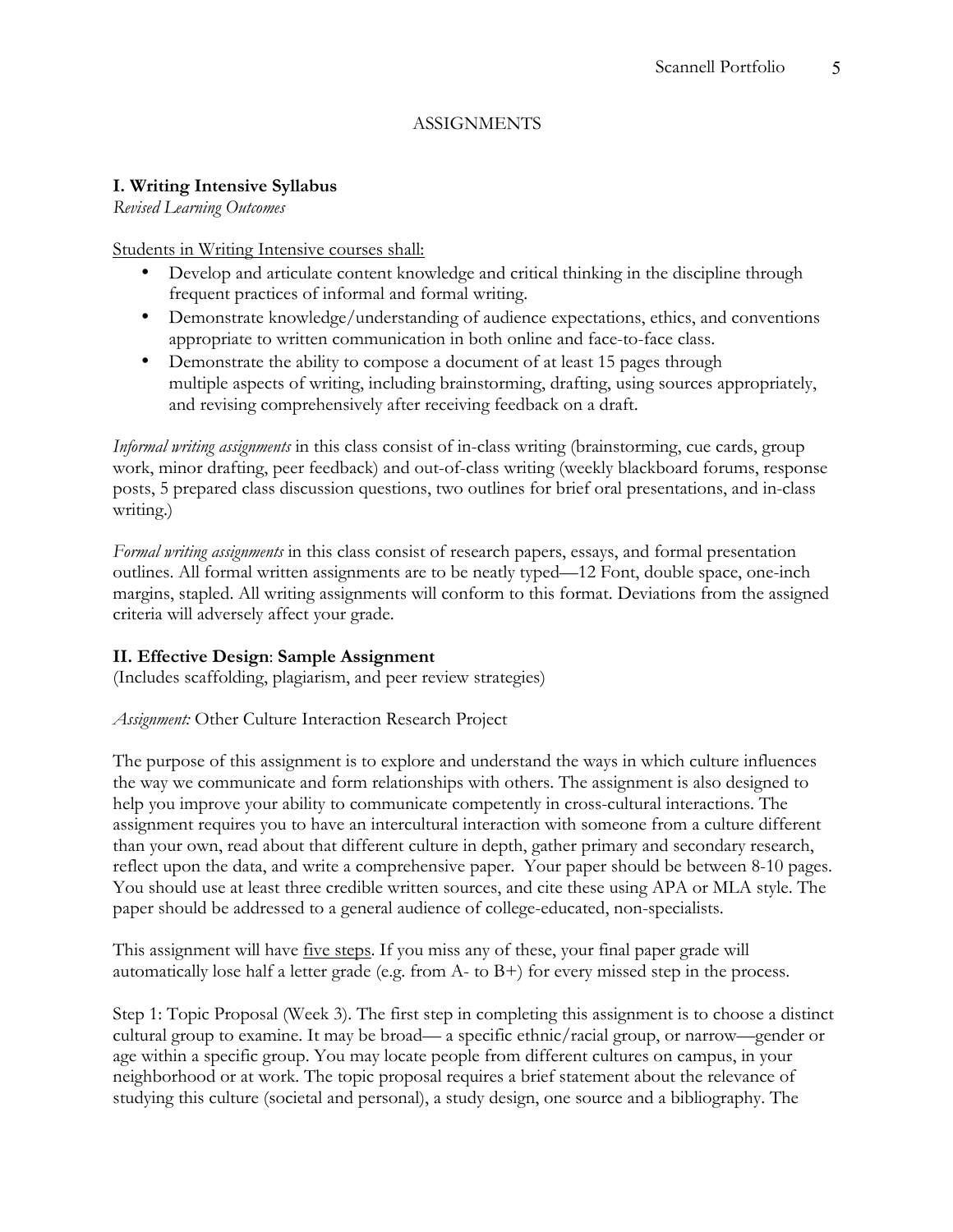study design explains how you plan to collect current information for your project. You will be examining the culture from a local perspective and will need to provide first-hand and published data. For example, who do you plan to interview someone? What events or special occasions do you plan to observe/participate? The proposal should be  $1\frac{1}{2}$  - 2 pages, typed, 12-font, and doublespace. \*You will share you topics and receive oral peer feedback during an informal oral briefing with Q&A.

Step 2: CITI Certification (Week 4): You are required to complete CITI CUNY IRB Certification online. Details provided in class.

Step 3: Annotated Bibliography (Week 12): The purpose of this assignment is to help you locate scholarly research for the Other Culture Interaction Project. This assignment requires two articles that reveal something about the culture's social/political history, migration patterns, conflict, and communication style or in-group identity, to name a few. This assignment will fit into your final project. Make sure to 1) a brief summary for each article (5-6 sentences), and 2) 1) follow MLA or APA citation formatting for each article. \*You will participate in a peer review group activity before finalizing and submitting your annotated bibliography for a grade.

Step 4: Draft Fieldwork notes/Interview Transcripts (Week 13): You are required to submit a working draft of field notes, observations, and transcribed interviews. This working draft should be typed and double space. Details provided in class.

Step 5: Other Culture Project (Week 15). The final draft combines sources from the annotated bibliography and transcripts/field notes. \*Students will participate in a peer review draft activity before finalizing the paper for a grade. The final paper requires a 6-8 minute oral presentation with PowerPoint and material objects (if applicable). You will submit your paper through Turnitin.com.

Evaluation: Your final grade is assessed by your overall effort and ability to 1) research your topic; b) participate in ethnographic fieldwork; c) maintain ethical behavior as you observe and interview people different cultures; d) evaluate cultural myths and stereotypes, and assess you findings using key terminology and concepts learned in class; e) demonstrate effective writing mechanics and style; and f) present an organized and interesting oral report of your findings.

### **III. Avoiding Plagiarism: Sample Assignment**

*Assignment:* Locating Intercultural Communication.

You will locate a cultural situation in the news or social media to share with the class. The assignment requires a typed,  $1 \frac{1}{2}$  -2 pg., double-spaced summary (in your own words) describing what you located and learned. A reference page and hard copy of the article or text is required. You will present your work in a 4-5 minute oral briefing. This assignment will have five steps. If you miss any of these, your final paper grade will automatically lose half a letter grade (e.g. from A- to B+) for every missed step in the process.

1. Locate a current intercultural communication situation/conflict in real life. Search newspapers, websites, or social media (you are required to provide documentation of some sort). The situation can be local, national, or international.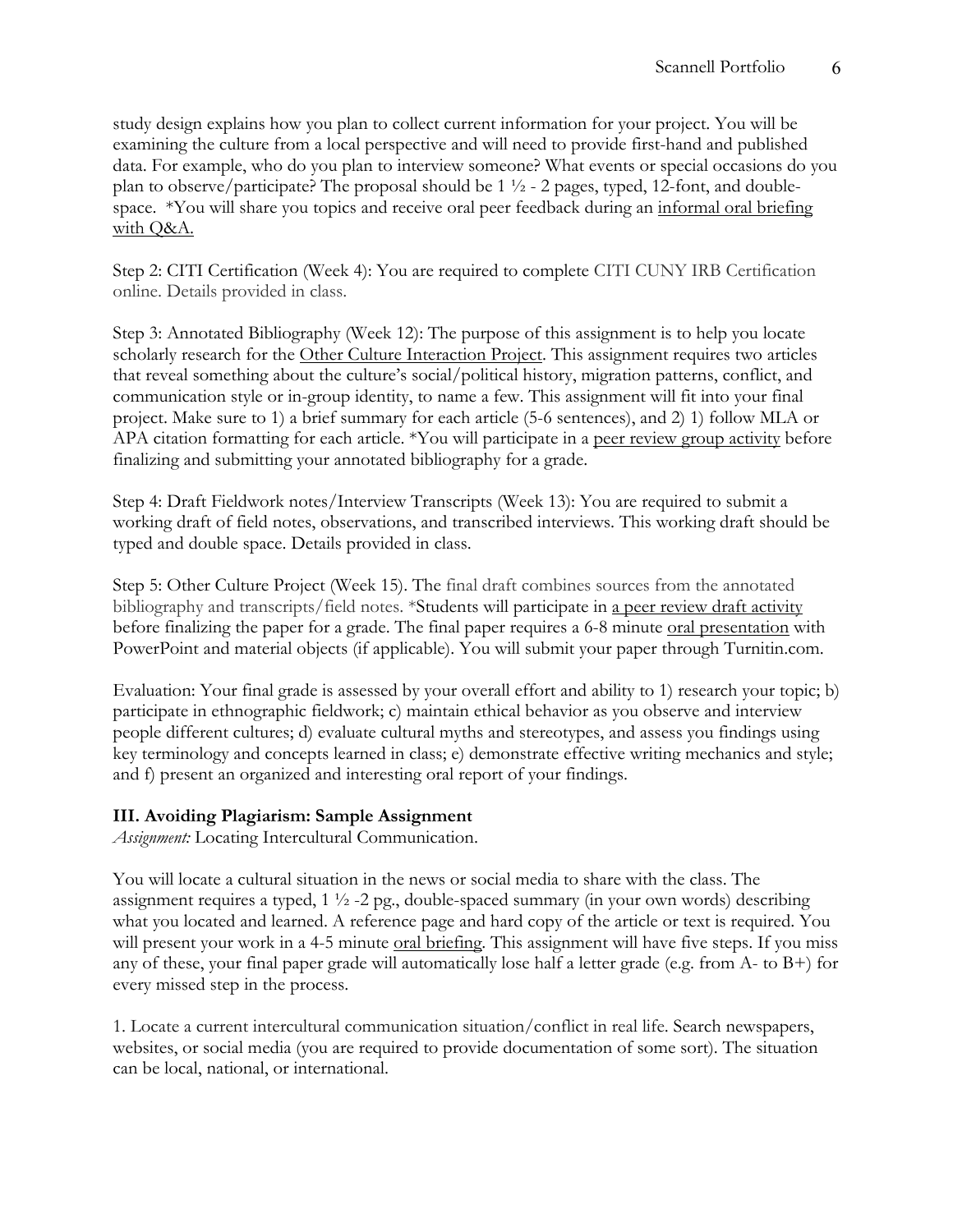2. Briefly describe the intercultural context (topic, setting, participants, audience, conflict or problems)

3. Briefly describe the type communication in which the participants used (conflict styles, languages, nonverbal, in-group communication, to name a few) and any communication from external forces that influenced how they communicated.

4. Briefly analyze the outcome: Was the communication successful? Why or why not? Did you observe or believe that there were conflicts in values, competence, language barriers, ethnocentrism, stereotypes, racism, or other issues?

5. Provide a brief recommendation to improve or solve the intercultural communication in this situation.

6. Prepare and practice your oral presentation at home. Use notecards or a speaking outline to stay within the 4-5 time limits.

### **IV. Creative Classroom: Sample Assignments**

*1. Brainstorming*: Question generating midterm activity.

The goals of this assignment include:

- Encouraging students to act as agents of their own education.
- Encouraging students to discover their own (informed) ways of approaching writing tasks
- Exposing students to various learning strategies
- Giving students a sense of ownership in the midterm process
- Preparing students for the midterm

\*Students will be informed to bring their reading materials to class.

Step 1. Divide students into six groups.

Step 2. Assign each group a chapter from the textbook and/or an article.

Step 3. Give students 15 minutes to quietly (individual work) brainstorm topics, themes, concepts, terms, events, or people from the text, and write down as many of their ideas as possible.

Step 4. Instruct students to work together to generate two essay style questions for the midterm (instructions provided in handout). Groups will also create a study sheet from their combined brainstorming list.

Step 5. Each group will spend 5 minutes briefing the class about their work. For example, they can discuss what they learned and what needs more clarification.

Step 6. Groups will upload their questions and list to blackboard discussion forum.

*2. Cue Cards:* Identity Notebook Feedback

Step 1. Provide students with large index cards.

Step 2. Give them 10-15 minutes to free write a response to the Identity Notebook reading/sharing activity. What did they learn from reading other notebooks? What were the strengths of the experience? How could the experience improve?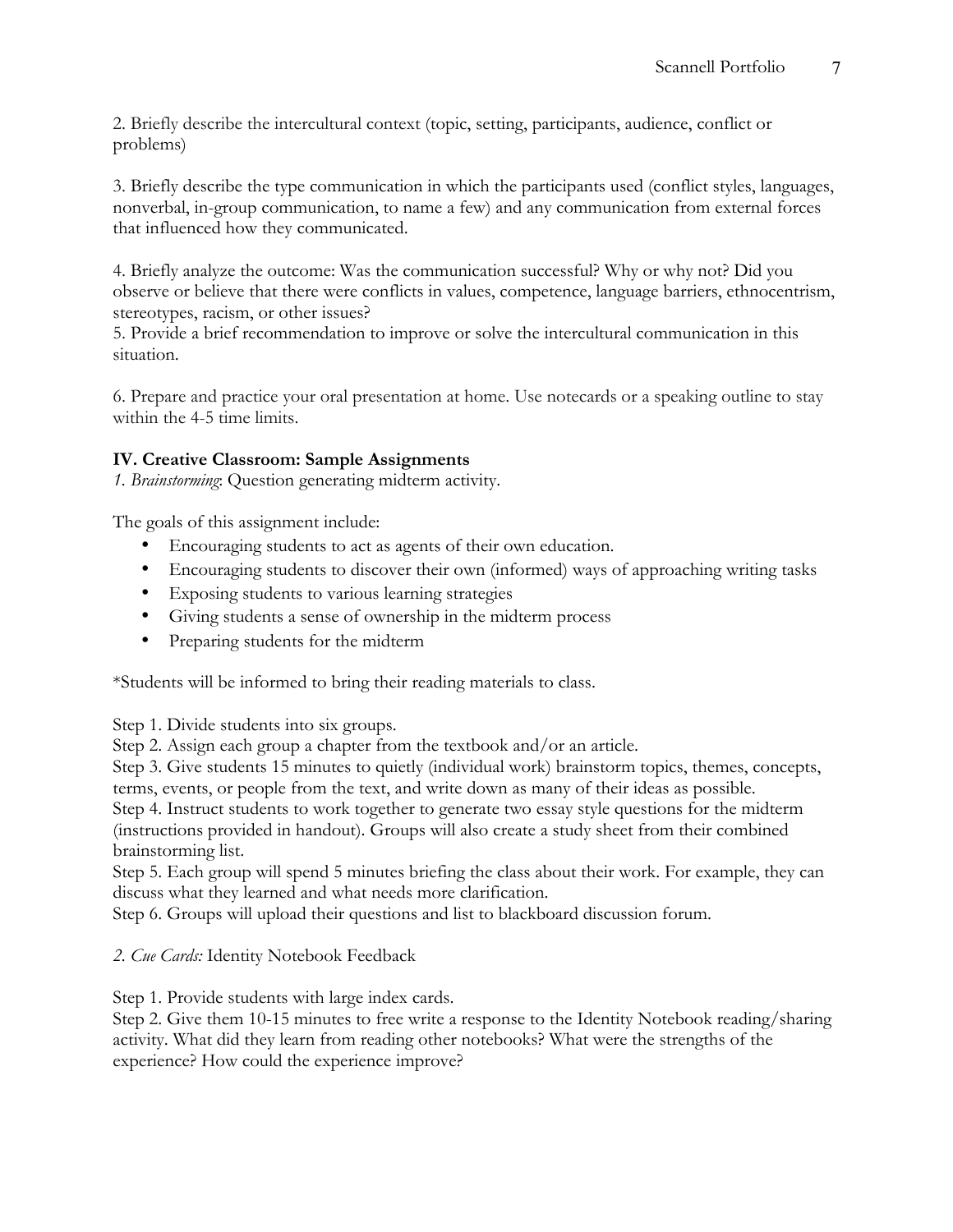### **V. Reading Strategies: Sample Assignments**

*1. Question-Answer Relationship (3 strategies):* Weekly Discussion Board Reading and Writing

Assignments (Informal). This hybrid course requires you to read weekly course material and participate in the online portion of the class, including responding to both the professor and classmates. Discussion board questions are designed to in increase your comprehension of the reading material. Some questions will require you to *think and search* different places in the text and to combine information. Other questions will require you to synthesize themes/topics *from the author,*  and then formulate an answer from *your own* evaluation of the information. Finally, there will be short answer question that require you to formulate *your own* opinions of the text by drawing your prior experiences and knowledge.

### *2. Questioning the Author:* In-Class Discussion Questions (Informal)

You will prepare an in-class discussion question as part of your weekly reading/writing assignment. In-class discussion questions are designed to help you construct meaning from the text by analyzing the author's purpose in the writing. Questions will draw from points made by the author; (b) if you disagreed with any points and why; (c) if there were any confusing points which needed clarification (d) something completely new about the text that you found helpful.

### **VI. Minimal Marking/Effective Grading: Peer Review Plan and Matrixes**

### *1. Peer Review Plan for My Classroom*

My course has two peer review assignments: one annotated bibliography and one peer review draft workshop. These assignments are also part of the scaffolding process for the semester long *Other Culture Interaction Research Project.* The peer review process will begin with the annotated bibliography assignment. This is a low stakes assignment. Students will provide feedback on source credibility, relevance, congruency with thesis, and timeliness, as well as how well the work meets the criteria of the assignment (APA or MLA citation, and number and variety of sources). The draft workshop will be the next phase of the peer review process. Students will work in small groups while they participate in the review process (revising, editing, and face-to-face feedback).

Learning Objectives: Upon completing these assignments, students should be able to:

- Understand the basics of writing a research paper (building a thesis statement, transitions, introduction/ conclusion, use of research/sources to support their points, MLA or APA citation)
- Analyze arguments, rhetoric, and evidence in a piece of writing
- Revise, edit, and rewrite their own work to address important points for a specific purpose and audience
- Work in groups effectively
- Demonstrate ethical and professional communication during all oral and written peer interactions
- Provide constructive and insightful feedback

Step 1: Show students You Tube clip Peer Critique: Creating a Culture of Revision on how to write helpful critics of each other's work, followed by a facilitated discussion and writing activity.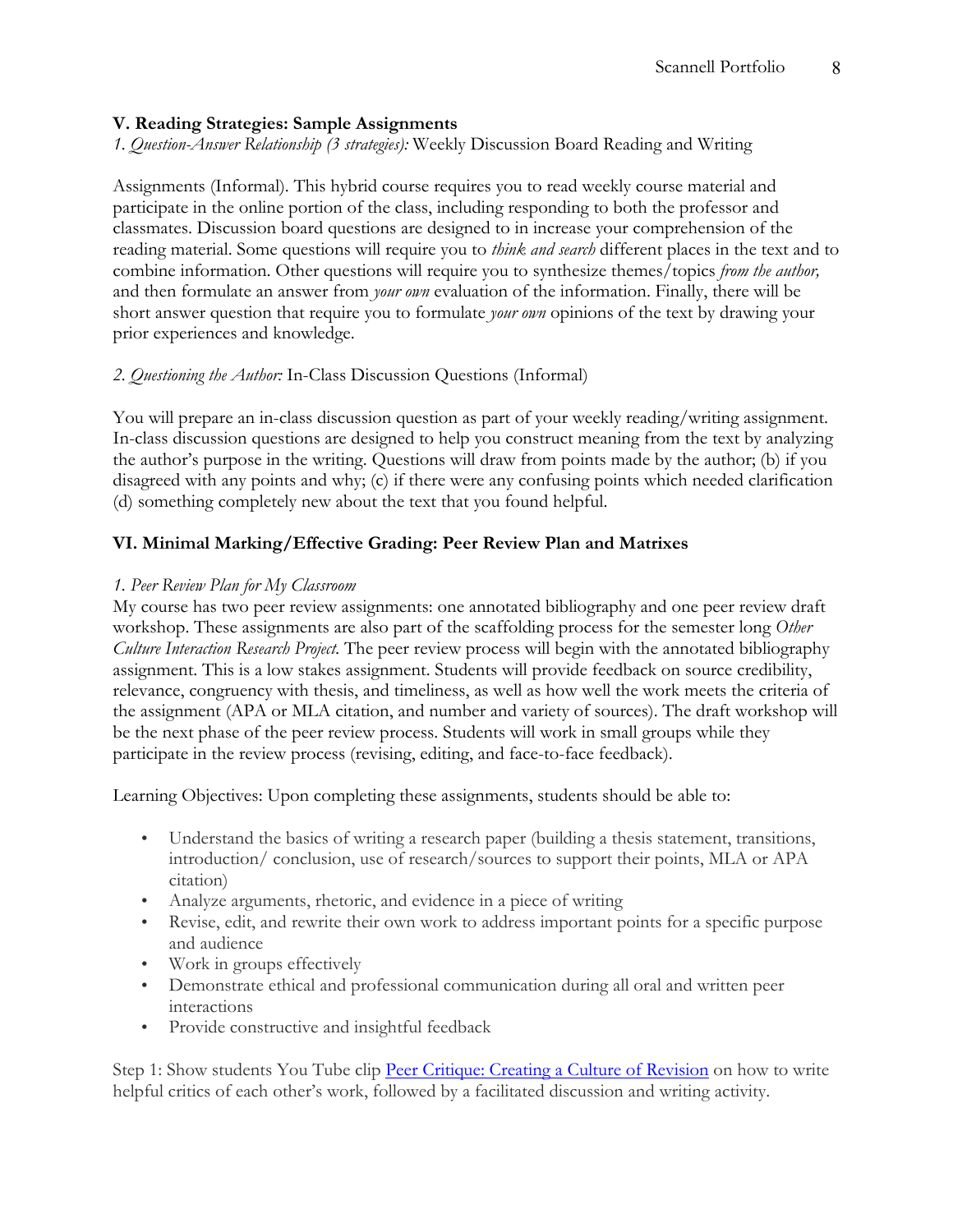Step 2: Hand out with tips for successful peer review

1. Ask questions as an interested reader.

2. Focus on global aspects: allows reader to identify the central goals of the text (purpose, audience, organization), in order to ask key questions.

3. Focus on local aspects: allows reader to pay close attention to sentence level items and final editing.

4. Use language from assignment criteria (thesis, evidence, concepts, theory, sources)

5. Offer reasons for positive statements and rephrase negative statements with I statement. Avoid "sounds good" or other vague language.

6. End note: short paragraph with comments and suggestions.

Step 3: Arrange students in teams of 3. Provide groups with peer review worksheets with guiding questions.

Examples of guiding questions:

- What is the thesis of the paper and is it effective? Why or why not?
- What are the main points of the essay?
- How well is the information organized? How could the organization be improved?
- What types of transitions is the writer using?
- Are there any points that are not making sense? How could they be improved?
- What part of the essay do you believe that the student is doing well? Why?
- What conclusion/ introductions strategies are used? Are they effective? Why or why not?
- What evidence does the author give for that point?
- What advice might you give to the writer?
- How would you word this advice?
- Are the sources cited properly? If not, how can we correct the citation

*2. Sample Writing Rubrics*

| Criteria            | Proficient                                                                                                                                                                                              | Fair                                                                                                                                                                                                                                         | Not Evident                                                                                                                                                                                      |
|---------------------|---------------------------------------------------------------------------------------------------------------------------------------------------------------------------------------------------------|----------------------------------------------------------------------------------------------------------------------------------------------------------------------------------------------------------------------------------------------|--------------------------------------------------------------------------------------------------------------------------------------------------------------------------------------------------|
| Main<br>idea/Thesis | Main/Topic idea sentence is<br>clear, correctly placed                                                                                                                                                  | Main/Topic idea sentence is<br>either unclear or incorrectly placed                                                                                                                                                                          | Main/Topic idea sentence is<br>not evident.                                                                                                                                                      |
| Content             | Well developed and interesting.<br>Answered all questions/criteria<br>with logical arguments.<br>Supporting detail sentences relate<br>back to the main idea. Good use<br>of examples and explanations. | Meets basic standards, but your<br>ideas need fleshing out. Or you<br>only partially answered one or<br>more questions. One or more<br>arguments are weak. Supporting<br>details need strengthening. More<br>examples or explanation needed. | Does not meet word limit<br>and/or needs more<br>development to flesh out<br>your ideas, and synthesis the<br>material. Supporting detail<br>sentences does not relate<br>back to the main idea. |
| Supporting          | Used your own language and                                                                                                                                                                              | More of your own language                                                                                                                                                                                                                    | Not enough of your own                                                                                                                                                                           |
| Material            | cited appropriately when                                                                                                                                                                                | needed. Some citations from the                                                                                                                                                                                                              | language. Did not fully                                                                                                                                                                          |
|                     | necessary.                                                                                                                                                                                              | readings were used to support                                                                                                                                                                                                                | answer the questions. Did                                                                                                                                                                        |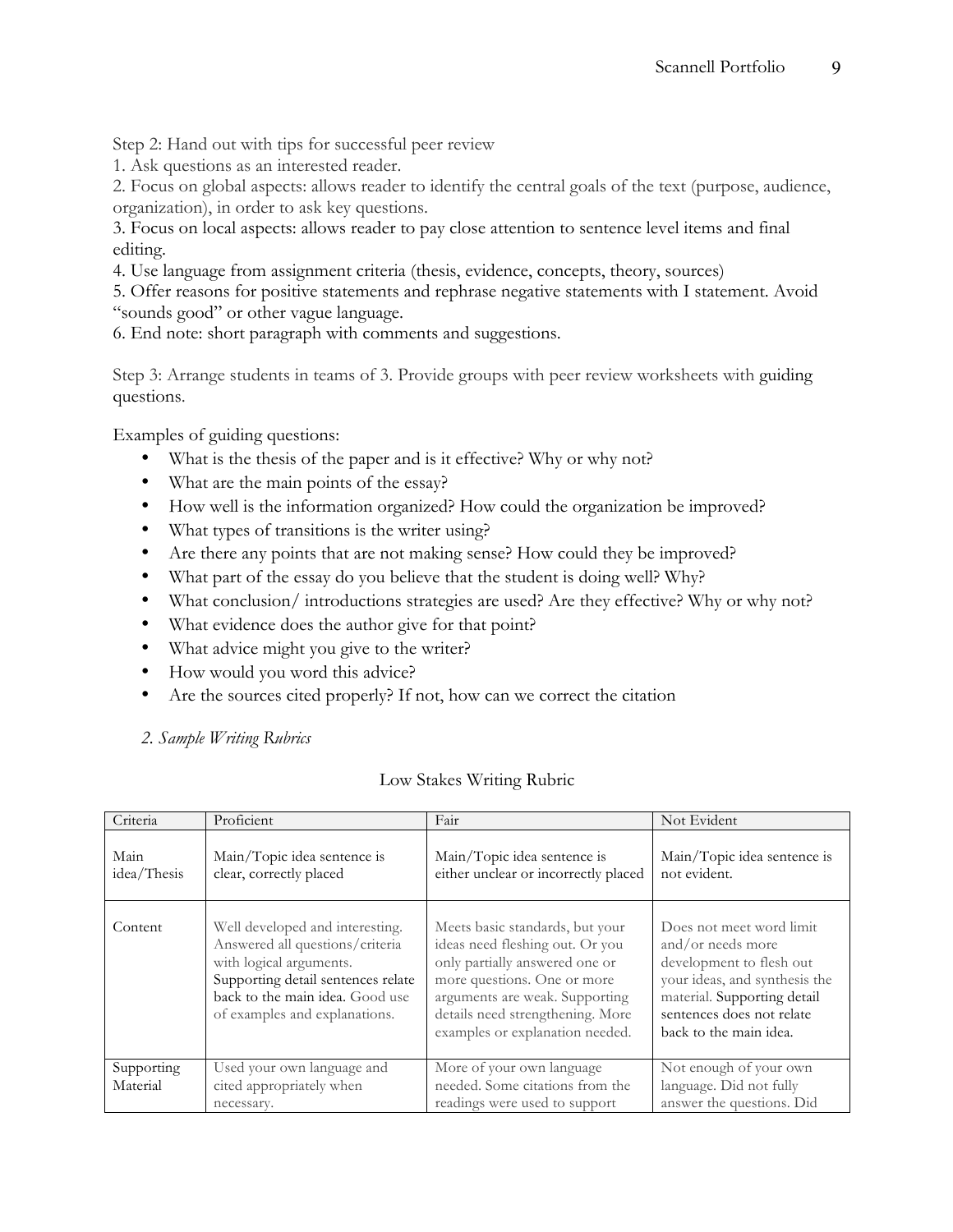|                          |                                                                                        | your arguments and/or examples.                   | not properly cite supporting<br>material in your arguments or<br>examples.                        |
|--------------------------|----------------------------------------------------------------------------------------|---------------------------------------------------|---------------------------------------------------------------------------------------------------|
| Organization<br>of Ideas | Excellent. Well developed.<br>Follows a logical sequence and<br>answers the questions. | Good, but needs clarity and/or<br>more coherency. | Needs improvement. Getting<br>off track, not answering the<br>question, or not enough<br>content. |

| Source Criteria                     | Excellent                                                                  | Good                                                                    | Needs Work                                                                                                         |
|-------------------------------------|----------------------------------------------------------------------------|-------------------------------------------------------------------------|--------------------------------------------------------------------------------------------------------------------|
| Quantity of sources                 | Document cites the<br>number of sources<br>outlined in the<br>assignment.  | Document is one source<br>under the required number<br>of sources.      | Document is two to three<br>sources under the required<br>number of sources.                                       |
| Quality / Reliability of<br>Sources | All sources cited can be<br>considered reliable and/or<br>trustworthy.     | Most sources cited can be<br>considered reliable and/or<br>trustworthy. | Some sources cannot be<br>considered reliable and/or<br>trustworthy.                                               |
| Variety of Sources                  | Excellent variety of<br>sources; cites more than<br>four types of sources. | Good variety of sources;<br>cites three types of sources.               | Lacking a variety of sources;<br>cites one or two types of<br>sources.                                             |
| Writing fluency of<br>annotations   | All annotations are<br>thoughtful, complete, and<br>well written.          | Most annotations are<br>thoughtful, complete, and<br>well written.      | Some annotations are well<br>written but some are lacking<br>in completeness, thought,<br>and /or writing quality. |
| APA / MLA<br>Documentation          | Citations are formatted<br>correctly in the document.                      | There are a few formatting<br>errors in the document's<br>citations.    | There are many formatting<br>errors in the document's<br>citations.                                                |

# Sample Low Stakes Writing Assignment

### Sample High Stakes Writing Rubric

| Criteria     | Needs Work 60%                                                                                                                                                                                                                                                          | Average 70%                                                                                                                                                                                                                       | Above Average 80%                                                                                                                                           | Excellent 100%                                                                                                                                                                                                                                                                                   |
|--------------|-------------------------------------------------------------------------------------------------------------------------------------------------------------------------------------------------------------------------------------------------------------------------|-----------------------------------------------------------------------------------------------------------------------------------------------------------------------------------------------------------------------------------|-------------------------------------------------------------------------------------------------------------------------------------------------------------|--------------------------------------------------------------------------------------------------------------------------------------------------------------------------------------------------------------------------------------------------------------------------------------------------|
| Content      | The essay is not objective The essay is generally<br>and/or poorly addresses<br>the issues referred to in<br>the paper. The provided<br>information is not<br>relevant, underdeveloped<br>or not sufficient to<br>support the main<br>ideas/arguments of your<br>paper. | objective and meets the<br>basic requirements for<br>addressing the issues<br>referred to in the paper.<br>The provided information<br>is generally relevant,<br>developed, and sufficient<br>to support your<br>arguments/ideas. | The essay is objective and<br>topic. The provided<br>information is generally<br>necessary and sufficient to discuss these issues.<br>discuss these issues. | makes a good attempt to The essay is objective and<br>address with an in depth addresses with a strong in<br>analysis most of the issues depth analysis all the issues<br>referred in the proposed referred in the proposed topic.<br>The provided information is<br>necessary and sufficient to |
| Organization | The formatting and/or<br>flow of ideas is                                                                                                                                                                                                                               | The formatting and/or<br>flow of ideas is generally                                                                                                                                                                               | The formatting and/or<br>flow of ideas is organized                                                                                                         | The paper is very organized<br>and meets the highest                                                                                                                                                                                                                                             |
|              | lacks clarity.                                                                                                                                                                                                                                                          | disorganized, choppy, and organized, but paragraphs with well-constructed<br>are not well-constructed.                                                                                                                            | paragraphs.                                                                                                                                                 | academic standards- well-<br>constructed paragraphs and                                                                                                                                                                                                                                          |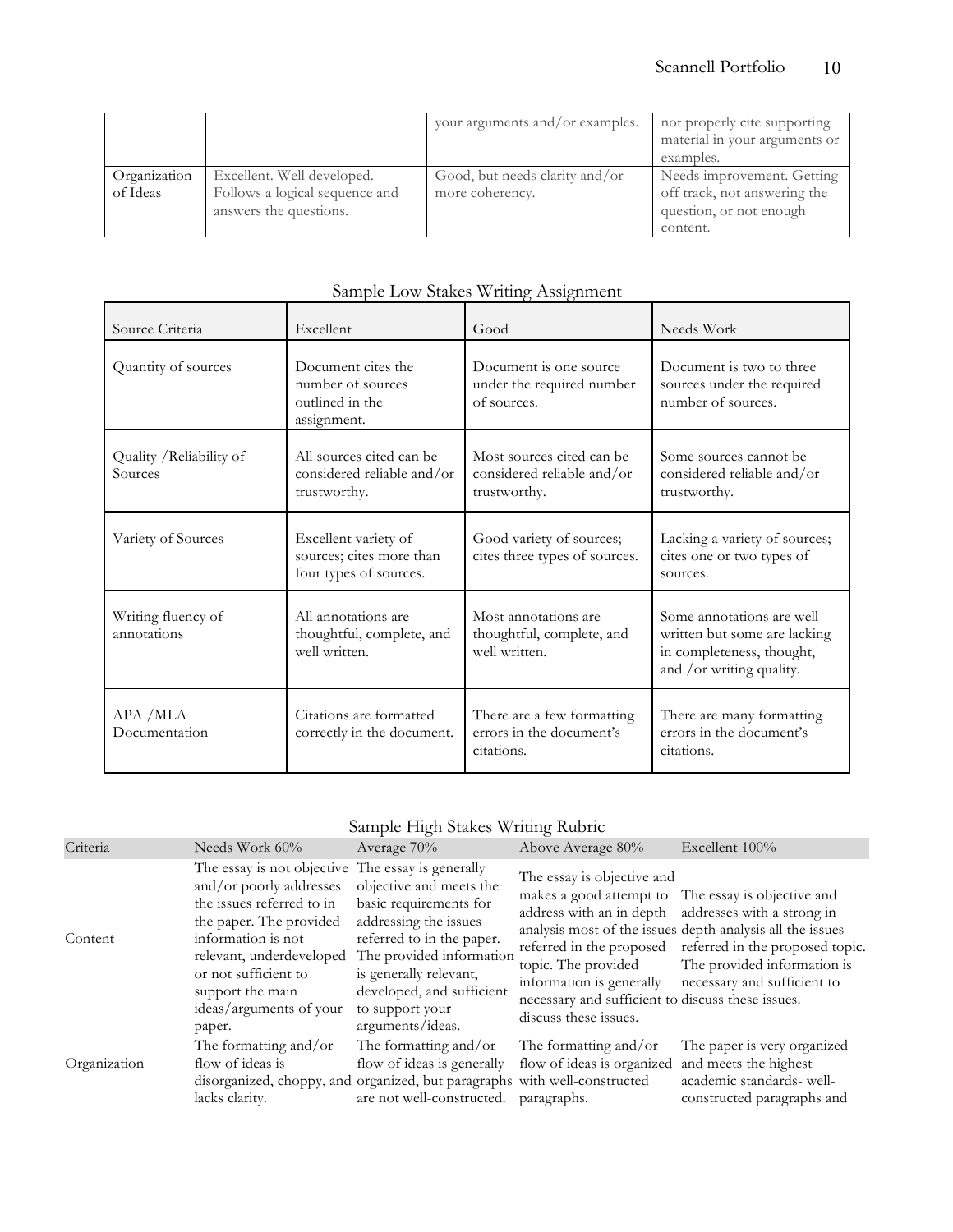| Criteria | Needs Work 60%                                                                                                                                                                                                                                                                                                                                                                                                                                   | Average 70%                                                                                                                                                                                                                                                                                                                                                                                                                                  | Above Average 80%                                                                                                                                                                                                                                                                                                                                                          | Excellent 100%                                                                                                                                                                                                                                                                                                                                                              |
|----------|--------------------------------------------------------------------------------------------------------------------------------------------------------------------------------------------------------------------------------------------------------------------------------------------------------------------------------------------------------------------------------------------------------------------------------------------------|----------------------------------------------------------------------------------------------------------------------------------------------------------------------------------------------------------------------------------------------------------------------------------------------------------------------------------------------------------------------------------------------------------------------------------------------|----------------------------------------------------------------------------------------------------------------------------------------------------------------------------------------------------------------------------------------------------------------------------------------------------------------------------------------------------------------------------|-----------------------------------------------------------------------------------------------------------------------------------------------------------------------------------------------------------------------------------------------------------------------------------------------------------------------------------------------------------------------------|
|          | Intro/body/conclusion<br>not balanced and<br>coherent.                                                                                                                                                                                                                                                                                                                                                                                           | Some areas lack clarity.<br>Intro/body/conclusion<br>not completely balanced<br>and coherent.                                                                                                                                                                                                                                                                                                                                                | Intro/body/conclusion<br>are balanced and<br>coherent.                                                                                                                                                                                                                                                                                                                     | subheadings.<br>Intro/body/conclusion very<br>balanced and coherent.                                                                                                                                                                                                                                                                                                        |
| Grammar  | Many grammatical,<br>spelling, or punctuation<br>to writing center for<br>improvement.                                                                                                                                                                                                                                                                                                                                                           | A few grammatical<br>spelling, or punctuation<br>errors. Take future papers errors. Take future papers<br>to writing center for<br>improvement.                                                                                                                                                                                                                                                                                              | Almost no grammatical,<br>spelling or punctuation<br>errors. Double check<br>paper before submitting.                                                                                                                                                                                                                                                                      | No grammatical, spelling or<br>punctuation errors.                                                                                                                                                                                                                                                                                                                          |
| Sources  | Poor citations. Most of<br>the references used are<br>not important, and/or are<br>not of good/scholarly<br>quality. There is not a<br>minimum of 3-5 scholarly<br>resources, and/or they are<br>not used effectively in the<br>essay. References are not<br>effectively used, and/or<br>correctly cited and/or<br>correctly listed in the<br>reference list according to<br>APA or MLA style. Go to<br>the writing center for<br>future papers. | Below average use of<br>citations. A few of the<br>references used are<br>important, and are of<br>good/scholarly quality.<br>There is a minimum of 3-<br>5 scholarly resources that<br>are generally used<br>effectively in the essay.<br>Some of the references<br>are effectively used,<br>correctly cited and<br>correctly listed in the<br>reference list according to<br>APA or MLA. Go to the<br>writing center for future<br>papers. | Above average citations.<br>Most of the references<br>used are important, and<br>are of good/scholarly<br>quality. There is a<br>most part used effectively resources that are used<br>in the essay. Most of the<br>references are effectively<br>used, correctly cited and<br>correctly listed in the<br>APA or MLA style.<br>Strengthen formatting for<br>future papers. | All the references used are<br>important, and are of<br>minimum of 3-5 scholarly good/scholarly quality. There<br>resources that are for the is a minimum of 3-5 scholarly<br>effectively in the essay. All the<br>references are effectively used,<br>correctly cited and correctly<br>listed in the reference list<br>reference list according to according to APA or MLA |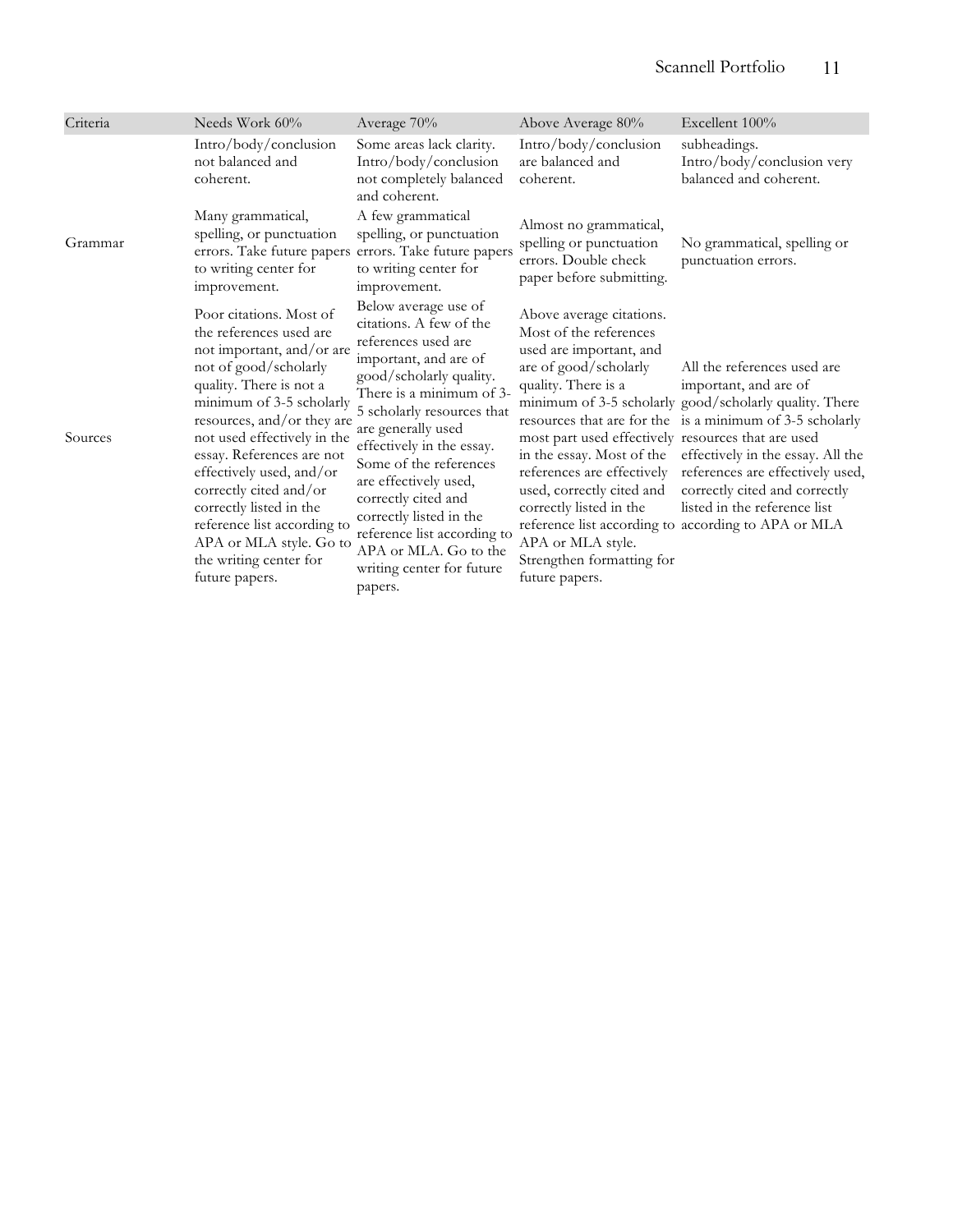# **SYLLABUS**

# **Intercultural Communication**

COM 2402 (Hybrid Section HD01), NAMM 406

Dr. Scannell Humanities Department Office Phone: 718-260-5018 Cffice: Atrium 630 Email: dscannell@citytech.cuny.edu Office HR: Tuesday 10-11am/1- 2pm/by appt.

### COURSE DESCRIPTION, TEXTBOOKS, LEARNING OBJECTIVES

### COURSE DESCRIPTION

This course explores intercultural communication theory and research within social, organizational, and interpersonal contexts. Topics include similarities and differences in values, language, perceptions of time and space, social systems, interethnic and inter-group communication, identity, and adaptation. Students will take part in class discussions, activities, reading, written assignments, field research, and oral presentations (3 Credit Hours; Individual and Society, Prerequisite: ENG 1101, WI).

City Tech designates this course as a "Writing Intensive." This course provides you with the opportunity to write frequently, learn how to write through multiple modes of writing and in online forums. The WI requirement includes both formal (graded) and informal (non-graded) writing assignments. The majority of your grade in this course will be based on the completion and quality of these assignments. You will have the opportunity to build on some of your written assignments and receive feedback from your instructor and the tutors at the Writing Center. You can expect to write each week.

### REQUIRED TEXTS AND SUPPLEMENTAL READING

- Shawn T. Wahl and Juliann C. Scholl, **Communication and Culture in Your Life,** Kendall Hunt Publishing, 2014. ISBN: 978-1-4652-4689-9 Digital purchase through Kendall Hunt at https://www.kendallhunt.com/wahl\_scholl/
- The Journal of Intercultural and International Communication, located online in our library database.

Upon successful completion of this course, students should be able to:

• Learn to honor and share their own culture while developing a capacity to be inclusive of many

other cultures.

• Progress from an ethnocentric toward an ethno-relative state of understanding and acceptance

of cultural differences.

• Identify and appreciate the beliefs, values, and norms of their own culture, and recognize and

articulate differences and commonalities in dominant cultural pattern.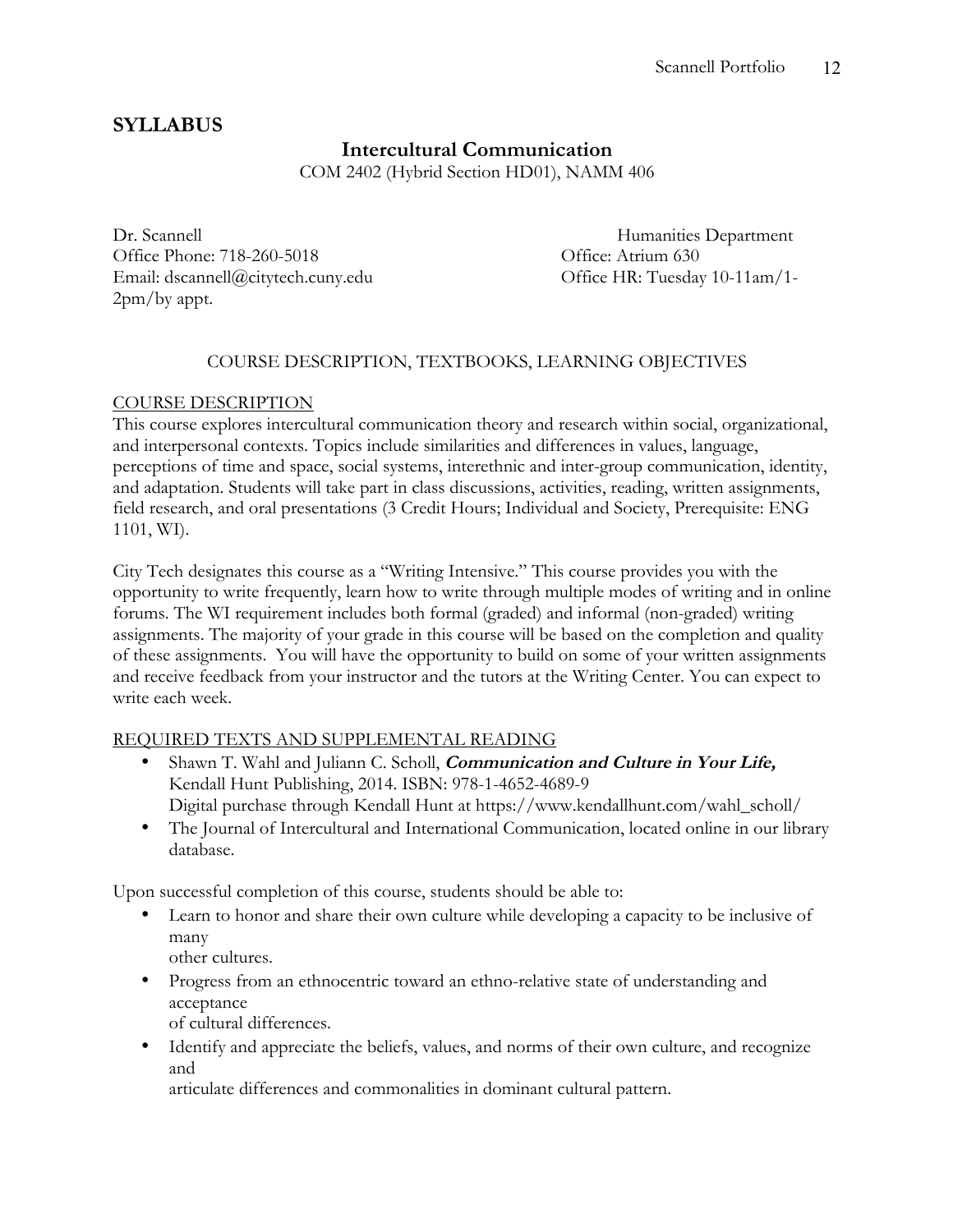- Develop and apply investigative, interview techniques designed to contribute to successful intercultural communication.
- Evaluate cultural myths, ethnocentrism, and stereotypes that surround communication.
- Gather, interpret, and assess information from a variety of sources and points of view.
- Evaluate evidence and arguments critically, analytically and ethically.
- Produce well-reasoned written and oral arguments using evidence to support conclusions.
- Identify and apply the fundamental concepts and methods of the communication field exploring

diverse relationships between the individuals with the U.S.

• Articulate and assess ethical views and their underlying premises.

### STUDENTS IN WRITING INTENSIVE COURSES SHALL:

• Develop and articulate content knowledge and critical thinking in the discipline through frequent

practices of informal and formal writing.

- Demonstrate knowledge/understanding of audience expectations, ethics, and conventions appropriate to written communication in both online and face-to-face class.
- Demonstrate the ability to write at least 15 pages through multiple aspects of writing, including

brainstorming, drafting, using sources appropriately, and revising comprehensively after receiving feedback on a draft.

Informal writing assignments in this class consist of in-class writing (brainstorming, cue cards, group work, minor drafting, peer feedback) and out-of-class writing (weekly blackboard forums, response posts, 5 prepared class discussion questions, two outlines for brief oral presentations.) Formal writing assignments in this class consist of research papers, essays, and formal presentation outlines. All formal written assignments are to be neatly typed—12 Font, double space, one-inch margins, stapled. All writing assignments will conform to this format. Deviations from the assigned criteria will adversely affect your grade.

### Writing Criteria for 2000 Level Students

| Clarity, Concreteness, and Conciseness                                                             |  |  |  |
|----------------------------------------------------------------------------------------------------|--|--|--|
| Clarity: write so that your concepts, organization, paragraphs, and sentences are clearly          |  |  |  |
| understandable to your audience.                                                                   |  |  |  |
| Concreteness: write specifically for your audience in a way that includes examples to support your |  |  |  |
| ideas.                                                                                             |  |  |  |
| Conciseness: write simply and directly, unless you have a specific purpose for doing otherwise     |  |  |  |
| Organization                                                                                       |  |  |  |
| Organize the main ideas as detailed in the assignment objectives                                   |  |  |  |
| Lay out main ideas clearly and support them with specific examples                                 |  |  |  |
| Connect all parts of your writing with logical, smooth, and understandable transitions             |  |  |  |
| Style                                                                                              |  |  |  |
| Demonstrate academic standards for formatting, language, and grammar for a 2000 level course.      |  |  |  |
| Sources                                                                                            |  |  |  |
| Timely and relevant sources. Scholarly journals, credible websites, and newspapers.                |  |  |  |
| MLA or APA Documentation Style                                                                     |  |  |  |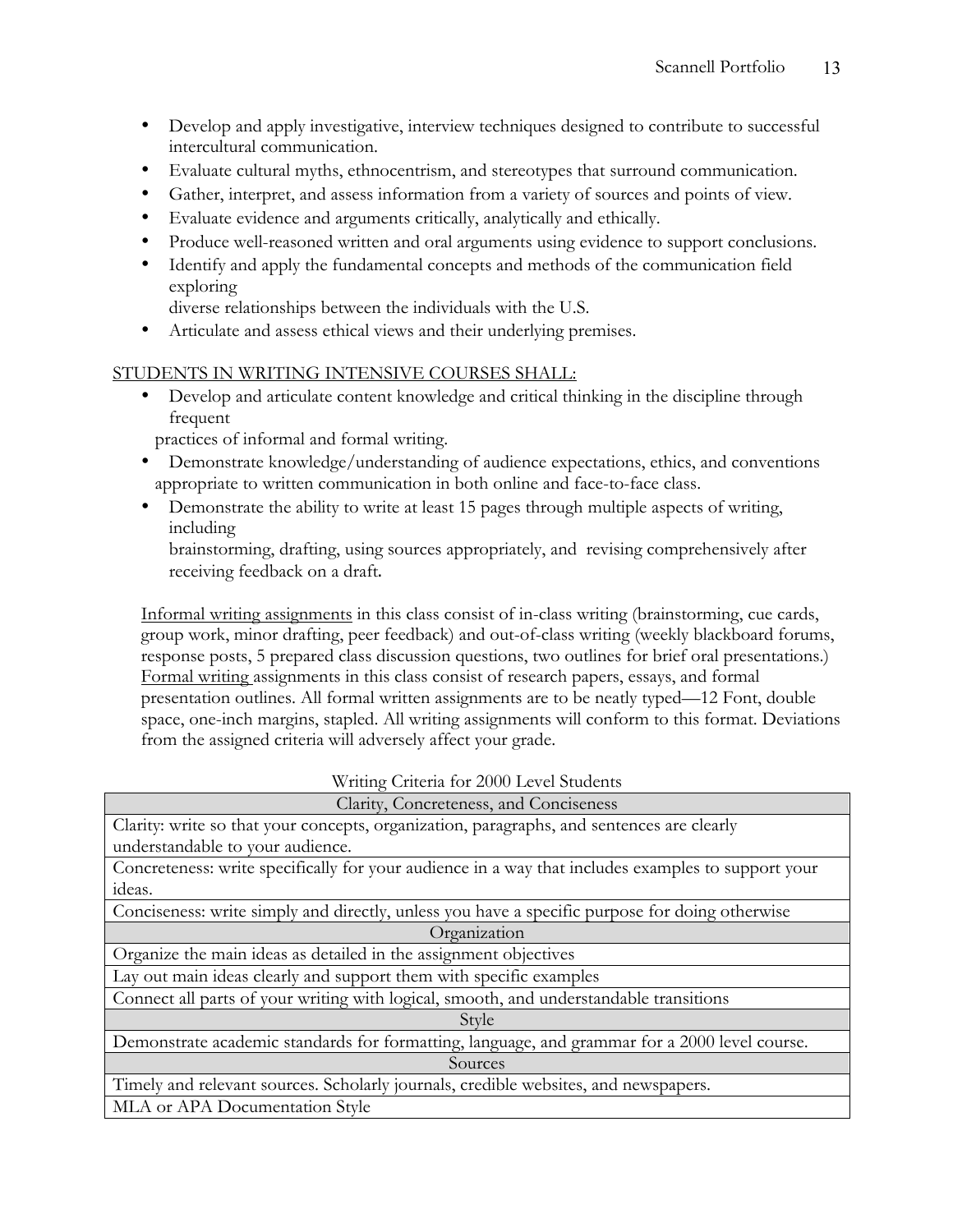Assessment—A review of student performance conducted by the professor will show if students have met all of the competencies identified for this course. These competencies include written assignments, oral communication, examinations, research projects, online class discussions and posted exercises.

### COMMUNICATION

1. BLACKBOARD: Throughout the semester, students are required to access Blackboard, an online course management system that will help them to communicate directly with classmates and instructor, get course information, submit writing assignments, take tests, and access grades.

In order to use Blackboard students must:

\*Blackboard Mobile is available, but I strongly recommend using a computer for submitting assignments or uploading papers. Cell phones and tablets are not reliable. Always save your work!

Students new to Blackboard are encouraged to attend a free Blackboard workshop (visit G604). Contact Tech Support for Blackboard or Email issues at 718-260-5601 or visit G604

- 2. EMAIL: Students are required to:
	- a) Set up campus email by the second week of class.
	- b) Check your campus email frequently during the semester.
	- c) Only use City Tech Email to communicating with the professor or classmates. Personal emails

are not accepted, but students can easily link them to their campus account. See Tech support.

### 3. NOTE CARDS: Students are required to use note cards for all oral presentations.

### ASSIGNMENTS, GRADES, ATTENDANCE

### ASSIGNMENTS

1. *Weekly Discussion Board Reading and Writing Assignments* (Informal). Students are expected to contribute well thought-out and relevant content to weekly assignments posted on Blackboard. They are also expected to read weekly course material and participate in online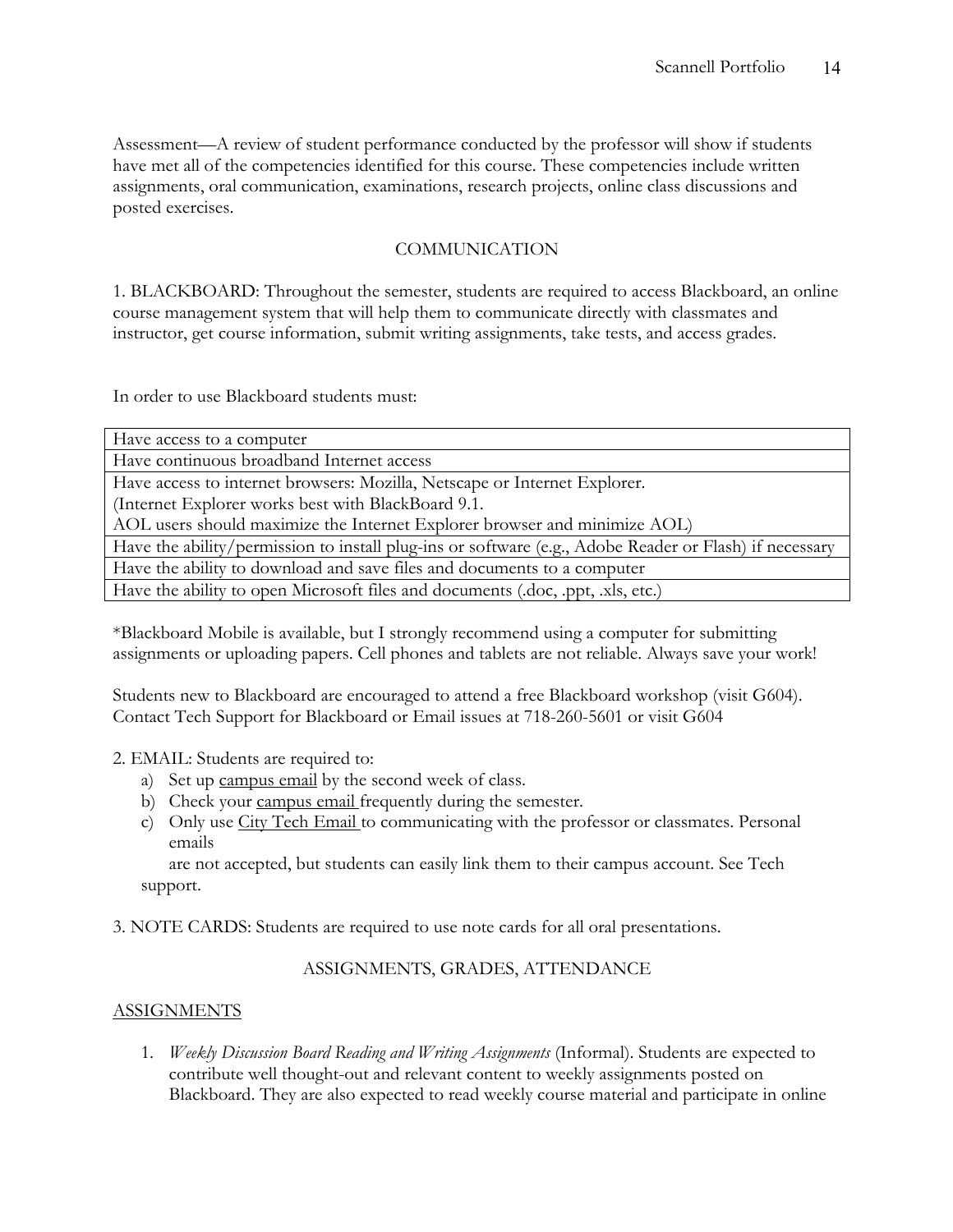- class discussions, including responding to both the professor and classmates. Discussion board assignments are to be posted to the discussion board, and not emailed to the professor. These assignments are time sensitive for weekly participation/attendance.
	- 2. *Class Response posts* (Informal): Students are required to respond to classmates on the discussion board, and participate in weekly discussions. The instructor will post replies to responses and

summary comments at her discretion.

3. *In-Class Discussion Questions* (Informal): Students will bring discussion question to class as part of

their weekly reading/writing assignments. Questions can draw from interesting points of the reading; (b) if you disagreed with any points and why; (c) if there were any confusing points which needs clarification (d) something completely new about the text that you found

helpful.

- 4. *Show and Tell* (Informal): Students bring a cultural artifact (object, tool, utensil, piece of clothing, currency, art, to name a few) that represents a specific culture (theirs or another), and share it with the class in a 3-4 minute oral presentation. Students will provide the professor with a 1
- page typed outline turned in before the presentation.
	- 5. *Locating Intercultural Communication* (informal): Students will locate a cultural situation in the news

or social media to share with the class. The situation can be domestic or international. The assignment requires a 3-4 minute oral briefing and a written  $(1 \frac{1}{2} - 2 \text{ pg})$  summary describing

- the communication context (audience, topic, setting, conflict or problems). Reference page and attached article required.
	- 6. *Film Response Essay* (Formal)*:* 2 ½-3 page critical essay allows students to demonstrate their ability

to discuss key themes in the film and draw from course content. Details provided in class.

7. *Identity Notebook (Formal):* This assignment requires that you create an expressive notebook filled

with images that reflect your multiple identities, and a written  $(4-5pg)$  narrative addressing specific concepts discussed in class and introduction to students. Details provided in class.

- 8. *\*Topic Proposal* (Informal): Within the couple of weeks of the semester, students will choose a topic for the Other Culture Project. The topic proposal (1page; 12-font; double-spaced; sources) includes a brief statement about the relevance of studying this culture, a study design, one current source (if applicable), and a bibliography. Students will also share their topics and receive peer feedback during an informal oral briefing with Q&A.
	- 9. *\*Annotated Bibliography* (Informal): The purpose of this assignment is to help students locate scholarly research for the Other Culture Project. Locate two articles that reveal something about the culture's social/political history, migration patterns, communication style or ingroup identity. This assignment will be part of your final project. Make sure to include 1)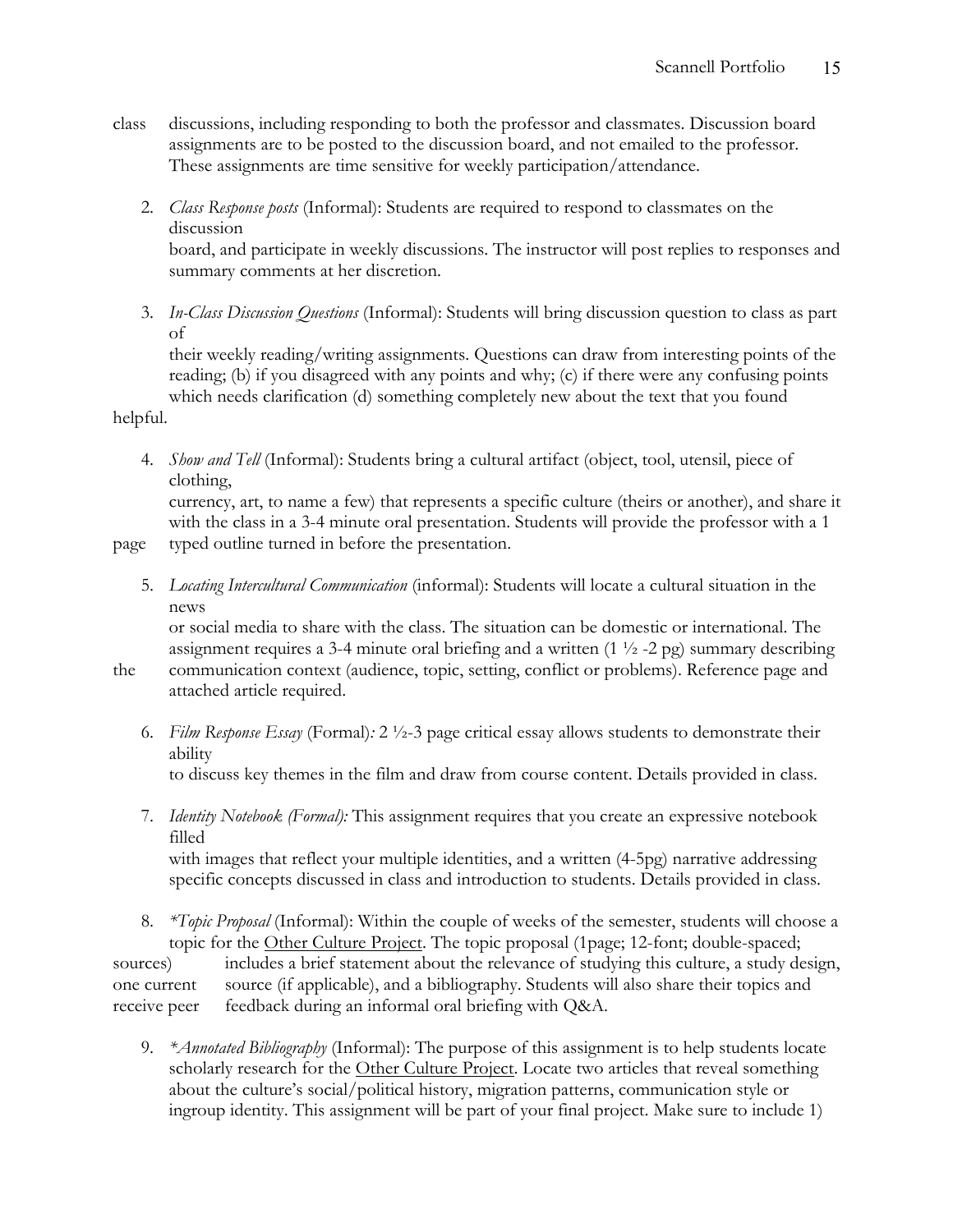MLA or APA formal citation for each article; 2) a brief summary for each article (5-6 sentences). Students will participate in a peer review group activity before finalizing their assignment for a grade. Citation and peer review details provided in class.

10. *\*Draft Fieldwork notes/Interview Transcripts* (Informal): Students will compile notes from their field

 observations and interviews. Details provided in class. This working draft will fit into the final

paper.

- 11. *\*\*Other-Culture Interaction Project* (Formal): This assignment requires students to have an intercultural interaction with someone from a culture different than their own, read about that different culture in depth, reflect upon it and write about it. This final project is cumulative in that it will demonstrate their ability a) to research your topic; b) to participate in ethnographic fieldwork; c) to maintain ethical behavior as you observe and interview people different cultures; d) to evaluate cultural myths and stereotypes, and assess their findings using key terminology and concepts learned in class; e) to present an organized and interesting written and oral report of your findings. Students are required to complete CITI CUNY IRB Certification. Final project should be between 8-10 pages, including transcripts and annotated bibliography. Students will participate in a peer review draft activity before finalizing the paper for a grade. The final paper requires a 6-8 minute oral presentation with PowerPoint and material objects (if applicable).
- 12. *Midterm:* Questions based on in-class discussions and selected readings regarding the issues, theories, and concepts of the intercultural communication field. Details provided.
- 13. *Participation*: 10% of student grades depend on (a) active and timely participation during in class oral/written work, blackboard discussions, and group activities; (c) punctual arrival to class and consistent class presence; (d) punctual submission of graded assignments (written and oral); (e) collegial and cooperative interactions with the professor and peers; and (g) professionally acceptable classroom behavior, including demonstrating ethical communication and avoiding audible and visual distractions during lectures and presentations.

GRADES: All grades will be posted in the Blackboard Grade Center. Final grades in this course are based on the CityTech grade scale. See percentage/point breakdown below:

| Assignments                     | Percentages | Points                   | Writing/Speaking  |
|---------------------------------|-------------|--------------------------|-------------------|
|                                 |             | (Written/Oral)           | (Formal/Informal) |
| 10 Online Writing Assignments   | 15%         | 120 (12 ea.)             | Informal          |
| 10 Online Response Posts        | $7.5\%$     | $(6$ ea.)<br>60          | Informal          |
| 5 Discussion Questions          | $6.25\%$    | $(10 \text{ ea.})$<br>50 | Informal          |
| Show and Tell Cultural Artifact | $3\%$       | (10/15)<br>25            | Informal/Formal   |
| Locating Intercultural          | $6.25\%$    | (25/25)<br>50            | Informal/Formal   |
| Communication                   |             |                          |                   |
| <b>Identity Notebook</b>        | 10%         | 80 (70/10Visual)         | Formal            |
| Film Essay                      | $3\%$       | 25                       | Formal            |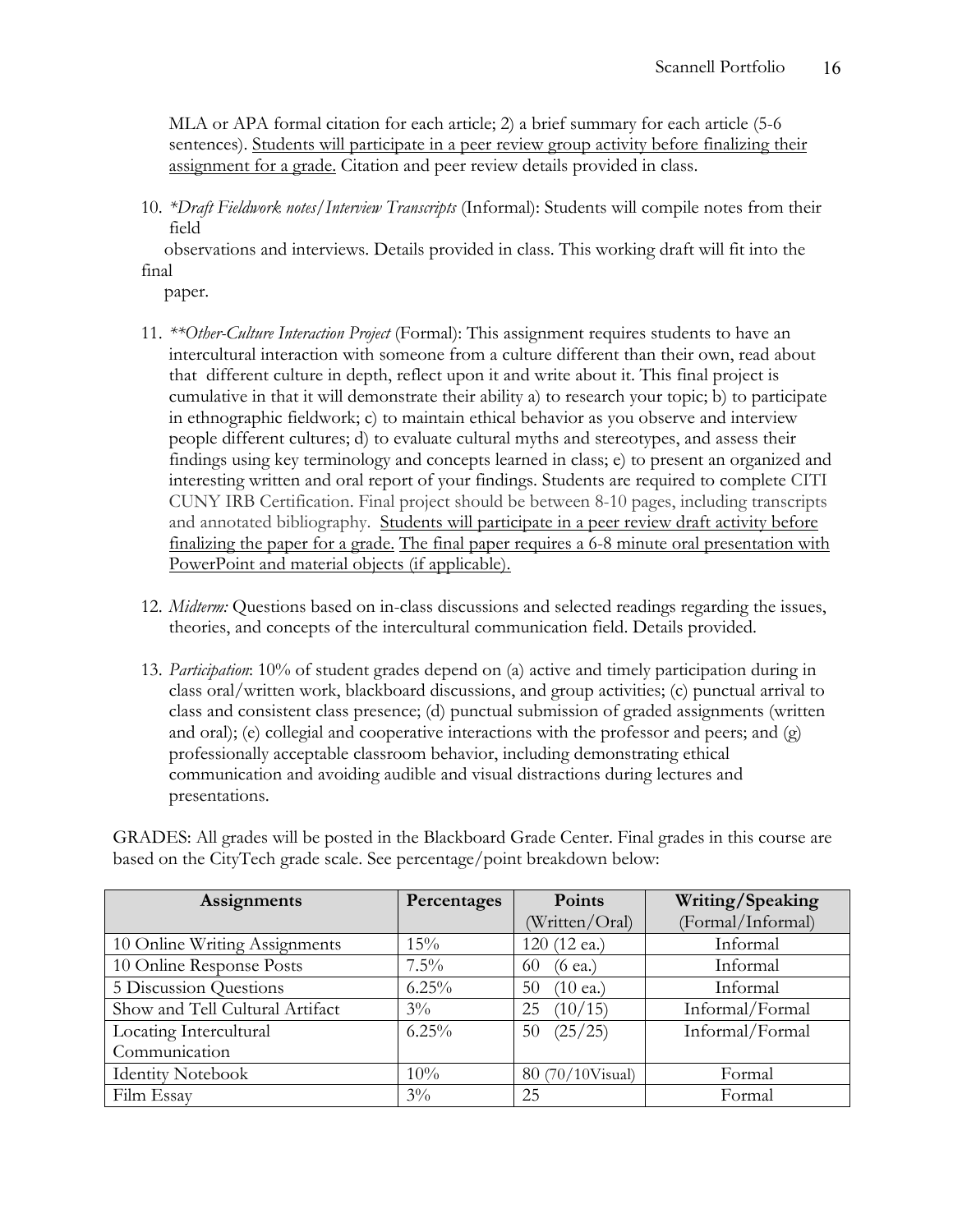| Topic Proposal*         | $2.5\%$  | 20(10/10)   | Informal               |
|-------------------------|----------|-------------|------------------------|
| Annotated Bibliography* | $2.5\%$  | 20          | Informal               |
| Field Work Draft*       | 2.5%     | 20          | Informal               |
| Peer Draft Workshop     | 1.25     | 10          | Informal               |
| Other Culture Project*  | 19%      | 150(100/50) | Formal/Formal          |
| Midterm                 | $12.5\%$ | 100         | Written                |
| Participation           | 10%      | 80          | Written/Oral/Classroom |
|                         |          |             | Management             |
| Total                   | 100      | 800         |                        |

| Assignments and In-Class Participation    | Percentage | Points |
|-------------------------------------------|------------|--------|
| Oral Assignments/ Oral Participation      | 16%        | 100/30 |
| Written Assignments/Written Participation | $70\%$     | 520/30 |

### RECOMMENDED ATTENDANCE AND CURRICULUM STANDARDS

This is hybrid course, which means that your learning environment is divided between face-to-face classroom meetings and online classroom meetings. The same approach applies to both classrooms. The college and the Humanities Department recommends reasonable attendance to ensure that you 1) have adequate time in class to reach your General Education Individual and Society learning goals and 2) successfully complete assignment requirements set by the Communication Curriculum. See the student handbook for details.

Students who exceed these recommendations often experience lower grades, poor participation, or incomplete oral and written assignments. Students are required to take the responsibility of keeping track of their own attendance and make an appointment to discuss attendance and punctuality problems with their professor. If the problem is not resolved, students may receive an early intervention notification from the Department of Student Services.

Students are expected to log into Blackboard on designated days/times and participate in classroom discussions and reading/writing assignments. Each required logon is connected to a weekly assignment that must be completed within a specific timeframe.

### COURSE PROCEDURES AND EXPECTATIONS

ASSIGNMENTS: Assignments must be turned in on time. Late work can be penalized up to 10%. No make-up exams allowed unless a) students miss an exam due to an emergency that is documented and verifiable; b) students contact the professor as soon as possible. Late assignments will not be accepted during finals week.

PROFESSIONALISM: Students are expected to turn in original work of high standard. Papers will be graded on given criteria as well as on spelling, grammar, and appearance. Students are expected to have read assigned material before coming to class.

CLASSROOM ETIQUETTE: It is expected that students in this class will conduct themselves with good sense, courtesy, and dignity in all course-related activities. This includes your behavior towards other students and the professor.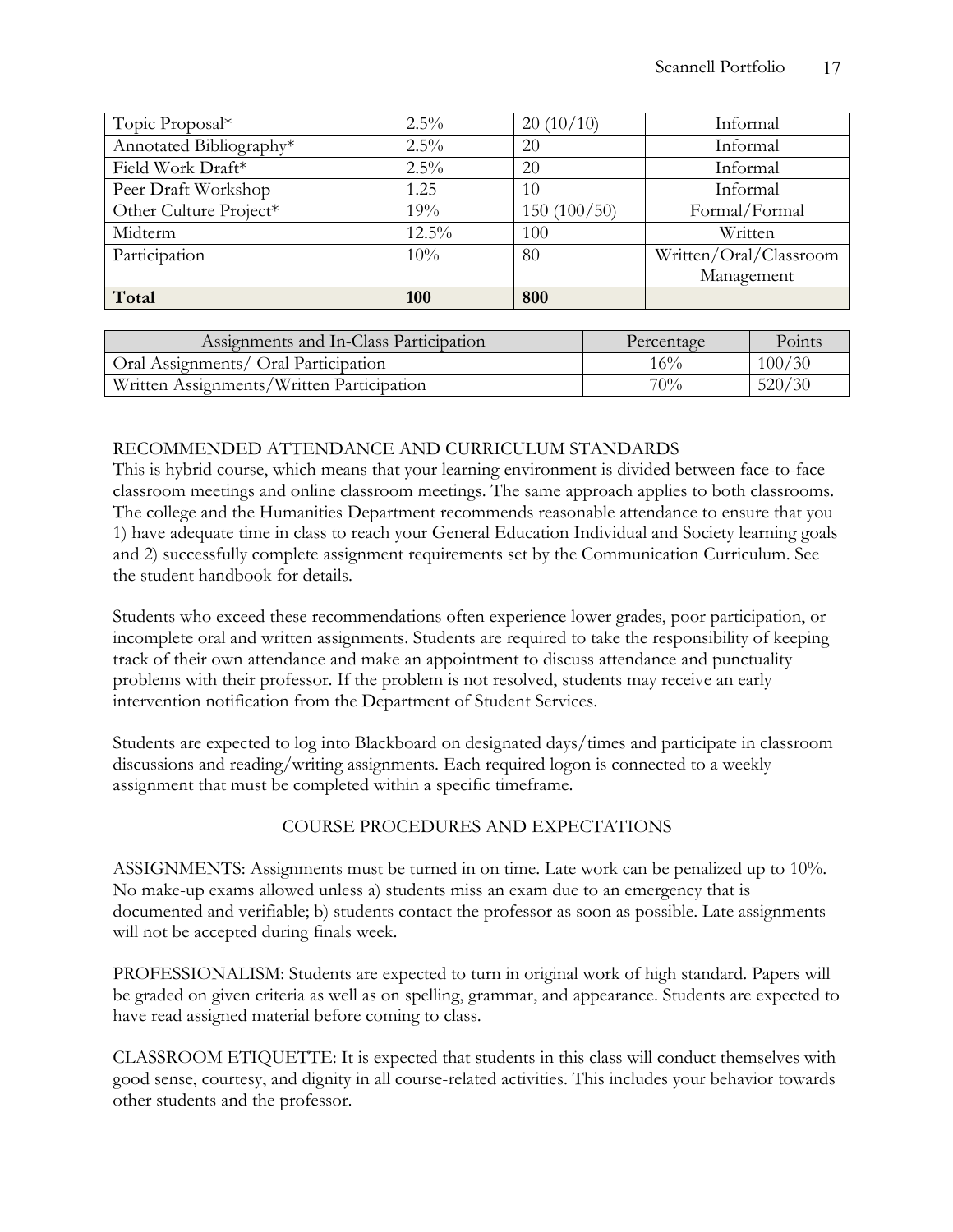• Social media and cell phones: Text messaging or checking social media during class has become a

serious problem for everyone. Not only is it obvious and distracting to me, but also it disrupts the learning environment for all students—including you! It prevents you from taking notes and paying attention to pertinent information regarding assignments, exams, and course content. Lack of information will result in poor performance and ultimately a lower grade.

• Please note: I will not answer questions or repeat assignment instructions after class for students

who are seen using their cell phones during a lecture/discussion.

- Using any form of technology during group work or presentation will result in an absence.
- Repeat offenders will receive lose in-class participation points at the end of the semester.
- Using any form of technology during an exam will result in a failed grade.

NETIQUETTE: It is expected that students in this class will conduct themselves with good sense, courtesy, and dignity in all course-related activities. This includes your behavior towards other students and the instructor. Inappropriate language, salacious remarks, inappropriate overtures toward other students or the instructor will not be tolerated and can negatively affect your grade. Let's start by following these very basic email and Blackboard rules:

- Always identify yourself and the subject matter on the subject bar of the outgoing email. Instructors do not know students by email address.
- Always write with respect and use a tone proper to your role as a student.
- Do not type in all caps. Typing in all caps is considered yelling or screaming online. Various studies on the topic reflect that it is more difficult and takes longer to read text that is typed
- in all caps.
	- In response posts, always provide constructive criticism. Adhere to the required criteria. Do not use language that discriminates, demeans, degrades, or offends. Be culturally intelligent.

If you are the recipient of an unpleasant comment, do not respond immediately, if at all. Forward the communication to the instructor.

• Keep the formatting of your messages as simple as possible, avoiding background colors or images, if possible. Using large background graphics that take forever to download,

especially if you have a phone connection is considered inconsiderate.

- Do not use the email system or Blackboard to forward private messages that you have received.
- Do not use "texting" language in your email.

# CAMPUS POLICIES AND SERVICES

Understanding Plagiarism: The New York City College of Technology Academic Integrity Policy states, "Students and all others who work with information, ideas, texts, images, music, inventions, and other intellectual property owe their audience and sources accuracy and honesty in using, crediting, and citing sources. As a community of intellectual and professional workers, the College recognizes its responsibility for providing instruction in information literacy and academic integrity, offering models of good practice, and responding vigilantly and appropriately to infractions of academic integrity. Accordingly, academic dishonesty is prohibited in The City University of New York and at New York City College of Technology and is punishable by penalties, including failing grades, suspension, and expulsion." (See pp. 73-76 in the student handbook).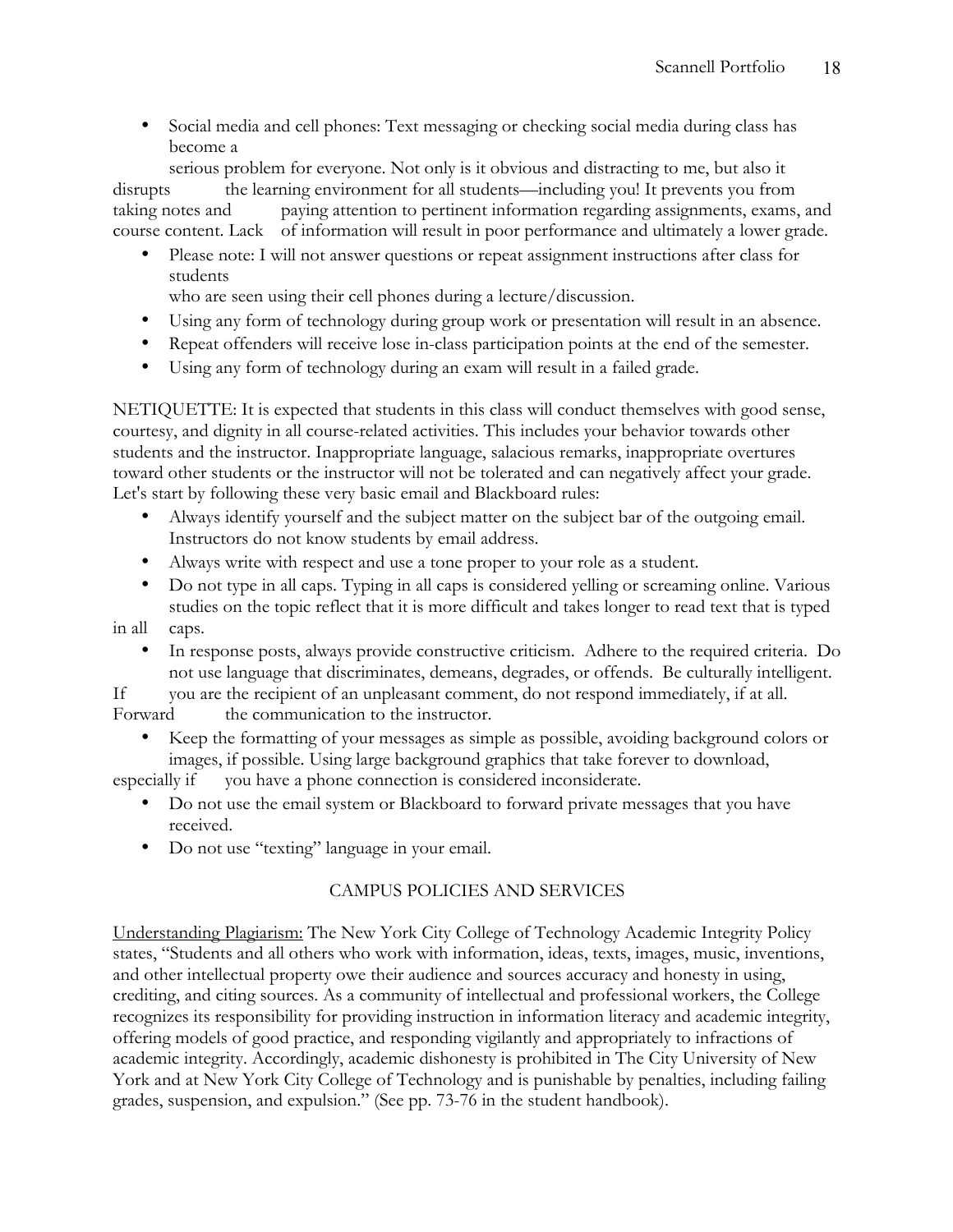The following are some examples of plagiarism:

- Copying another person's actual words without the use of quotation marks and footnotes attributing the words to their source.
- Presenting another person's ideas or theories in your own words without acknowledging the source.
- Using information that is not common knowledge without acknowledging the source.
- Failing to acknowledge collaborators on homework and laboratory assignments.
- Internet Plagiarism includes submitting downloaded term papers or parts of term papers, paraphrasing or copying information from the internet without citing the

source, and "cutting and pasting" from various sources without proper attribution.

\*\*Blackboard assignments must be paraphrased into your own language and properly cited. All major writing assignments and exams will be run through Safe Assign or Turnitin on Blackboard.

Writing Center (located in the basement level of the Atrium): The Writing Center offers free interactive tutorial services for students who need help with writing, grammar, organization, APA/MLA, etc.

Writing Across the Curriculum (WAC) Student Resources:

https://openlab.citytech.cuny.edu/writingacrossthecurriculum/student-resources/

Reasonable Accommodation: We are committed to providing reasonable accommodation to students with disabilities. Qualified students with disabilities will be provided reasonable academic accommodations if determined eligible by the Office of Students Support Services (OSSS). Prior to granting disability accommodations in this course, the instructor must receive written verification of a student's eligibility from OSSS, which is located in room A-237. It is the student's responsibility to initiate contact with the OSSS staff and to follow the established procedures for having the accommodation notice sent to the instructor.

Humanities Department Commitment To Student Diversity: The Humanities Department complies with the college wide nondiscrimination policy and seeks to foster a safe and inclusive learning environment that celebrates diversity in its many forms and enhances our students' ability to be informed, global citizens. Through our example, we demonstrate an appreciation of the rich diversity of

world cultures and the unique forms of expression that make us human.

| Week          | <b>Dates</b> | Topics/Assignments                     | <b>Activities</b> | Reading |
|---------------|--------------|----------------------------------------|-------------------|---------|
|               | 1/30         | Introduction to                        | Activity          |         |
|               |              | course/Syllabus/Blackboard             |                   |         |
|               | 2/1          | Communication and Culture/Groups       | Discussion Q1     | Ch.1    |
| $\mathcal{D}$ | $*2/6$       | Communication and Culture in Your Life | <b>Blackboard</b> | Ch.1    |
|               |              | Assign Other Culture Project           |                   |         |
|               | 2/8          | Show and Tell Cultural Artifact        | Presentations     |         |
| $\mathcal{Z}$ | $*2/13$      | Ethnical Dimensions of Intercultural   | <b>Blackboard</b> | Ch. 2   |
|               |              |                                        |                   |         |

#### Course Schedule—May Change with the Professor's Discretion \* BLACKBOARD MEETS ONLINE